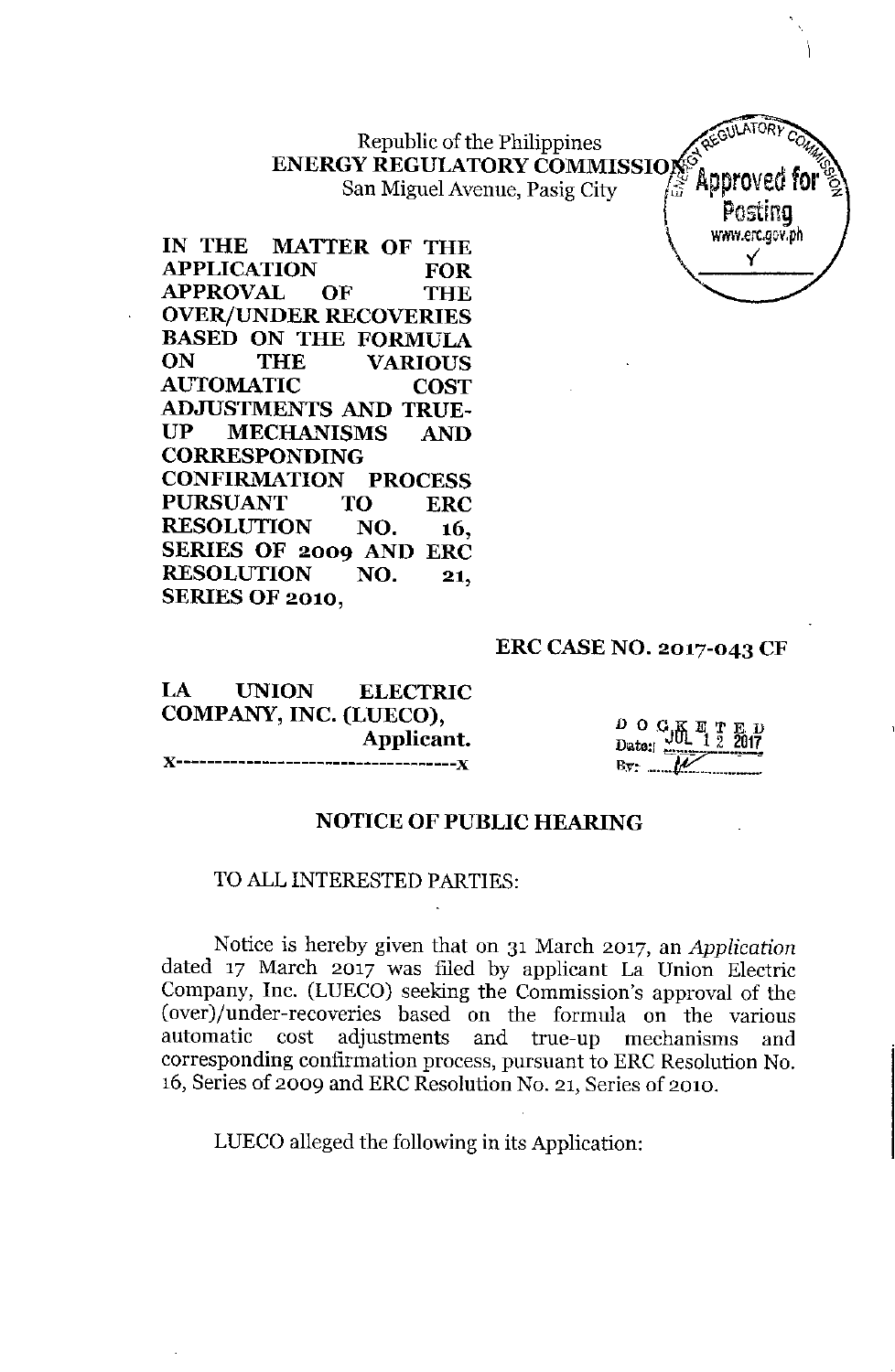# **ERC CASE NO. 2017-043 CF NOTICE OF PUBLIC HEARING/ 27 JUNE 2017 PAGE20F6**

#### THE APPLICANT

Applicant, LA UNION ELECTRIC COMPANY, INC., is a **domestic corporation duly organized and existing under and by** virtue of the laws of the Republic of the Philippines, with principal **office address at LUECa Building, Quezon Avenue, San Fernando** City, La Union.

**LUEca is the duly authorized franchise holder to maintain and operate the electric light and power services in the City of San Fernando and the Municipalities of Bauang and San Juan all in the Province of La Union.**

**LUEca is represented in this Application by its President** and Chairman of the Board, Mr. RUBEN L. VALERO, JR.. Attached **and marked as Annex "A"is a copy of the Secretary's Certificate** authorizing Mr. VALERO to sign the instant Application and the **law firm of undersigned counsel to file the same and represent** LUECO.

### RESOLUTION NO. 16, SERIES OF 2009 AND RESOLUTION NO. 21, SERIES OF 2010

**On 13 July 2009, this Honorable Commission issued its** Resolution No. 16, Series of 2009 entitled "A RESOLUTION ADOPTING THE RULES GOVERNING THE AUTOMATIC COST ADJUSTMENT AND TRUE-UP MECHANISMS AND CORRESPONDING CONFIRMATION PROCESS FOR DISTRIBUTION UTILITIES" directing Luzon DUs to file their **respective consolidated applications on or before 30 October 2009.**

**On 18 October 2010, this Honorable Commission issued its** Resolution No. 21, Series of 2010 entitled "A RESOLUTION AMENDING SECTION 4 OF ARTICLE 4 AND SECTION 1 OF ARTICLE 5 OF THE RULES GOVERNING THE AUTOMATIC COST ADJUSTMENT AND TRUE-UP MECHANISMS AND CORRESPONDING CONFIRMATION PROCESS FOR DISTRIBUTION UTILITIES". Said filing by Luzon DUs of the **required consolidated application was moved to 31 March 2011 for adjustments implemented until the billing month of December 2010 and filing period of March 31, 2014 for adjustments covered by January 2011 to December 2013.**

In compliance with the aforementioned Resolution, LUECO filed in ERC Case No. 2011-049 CF and ERC Case No. 2014-004 CF **dated 03 June 2011 and 19 March 2014, respectively, its Application** entitled "IN THE MATTER OF THE APPLICATION FOR APPROVAL OF (OVER)/UNDER RECOVERIES BASED ON THE FORMULA ON THE VARIOUS AUTOMATIC COST ADJUSTMENTS AND TRUE-UP MECHANISMS AND CORRESPONDING CONFIRMATION PROCESS PURSUANT TO ERC RESOLUTION NO. 16, SERIES OF 2009 AND RESOLUTION NO. 21, SERIES OF 2010".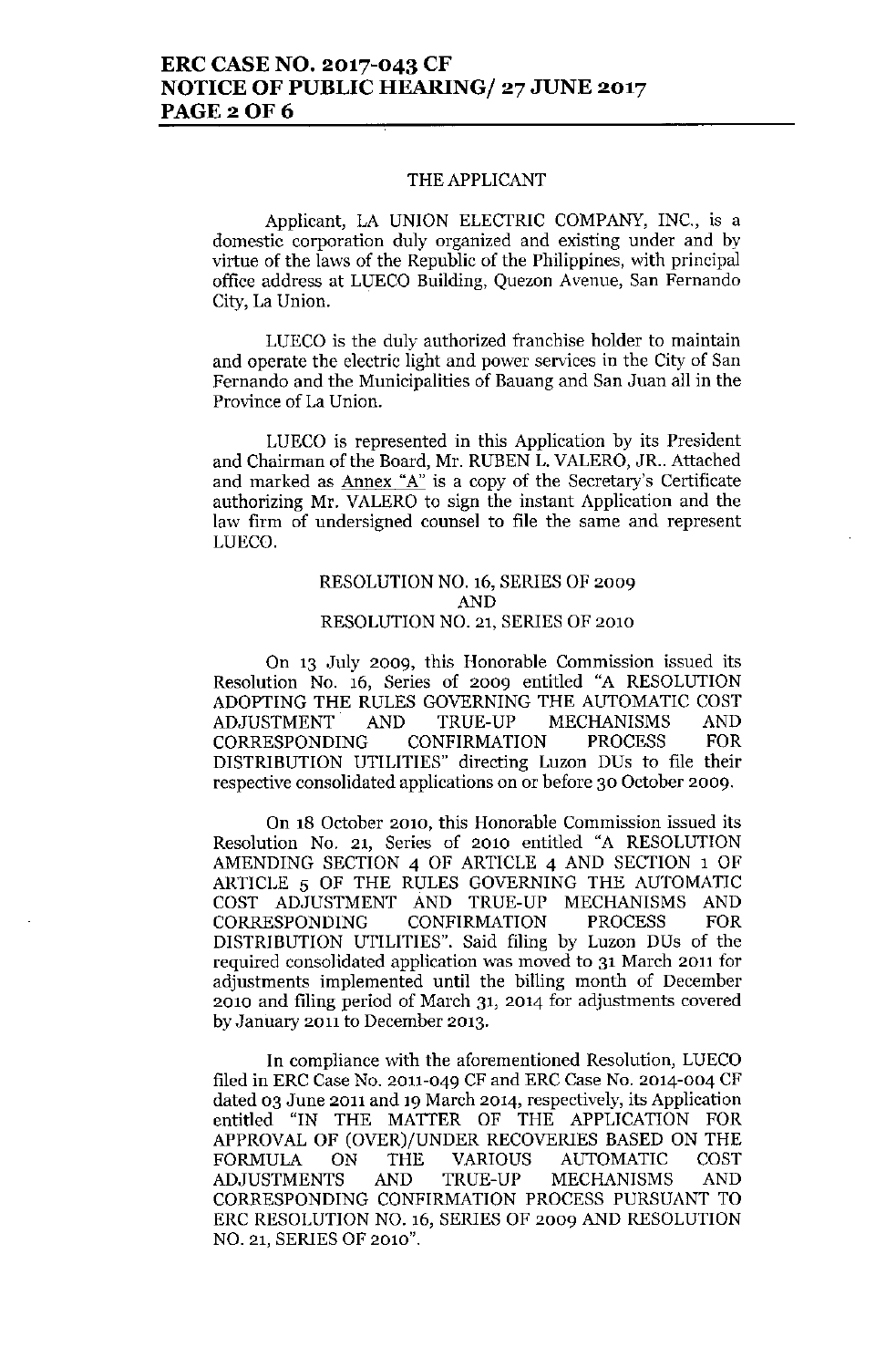On 28 January 2013 and 02 September 2014, this Honorable Commission issued its Decision approving with modification LUECO's'sApplication in ERC Case No. 2011-049 CF and ERC Case No. 2014-004 CF, respectively.

Article 5, Section 1 of Resolution No. 21, Series of 2010 likewise mandates all Luzon Distribution Utilities (DUs) to file the respective consolidated application every three (3) years following the sequence of period of filing.

In compliance, therefore, with the aforementioned provision of the Resolution, LUECO herein submits for this Honorable Commission's confirmation/approval the following (over)/under recoveries for the period 2014 to 2016:

| Category                         | Amounts |                 |  |
|----------------------------------|---------|-----------------|--|
| <b>Generation Over recovery</b>  | PhP     | (12,502,361.80) |  |
| Transmission Over recovery       |         | (10,729,237.77) |  |
| <b>System Loss Over recovery</b> |         | (2,900,279.76)  |  |
| Lifeline Over recovery           |         | (1,375,488.18)  |  |
| Senior Citizen Under recovery    |         | 5,871.44        |  |
| <b>Total Over recovery</b>       | PhP     | (27,501,496.07) |  |

Shown below is the breakdown of LUECO's (over)/underrecoveries per line item:

### 1. GENERATION

| Generation Allowable Cost | P <sub>2</sub> , 394, 510, 536. 42 |
|---------------------------|------------------------------------|
| <b>Generation Revenue</b> | P <sub>2</sub> ,407,012,898.22     |
| Over Recovery             | P(12,502,361.80)                   |
| 2. TRANSMISSION           |                                    |

| <b>Transmission Allowable Cost</b> | P455,592,829.92                |
|------------------------------------|--------------------------------|
| <b>Transmission Revenue</b>        | P <sub>466</sub> , 322, 067.69 |
| Over Recovery                      | P(10,729,237.77)               |

### 3. SYSTEM LOSS

| System Loss Allowable Cost | P <sub>263</sub> , 348, 345. 19 |
|----------------------------|---------------------------------|
| System Loss Revenue        | P <sub>266</sub> , 248, 624. 95 |
| Over Recovery              | P(2,900,279.76)                 |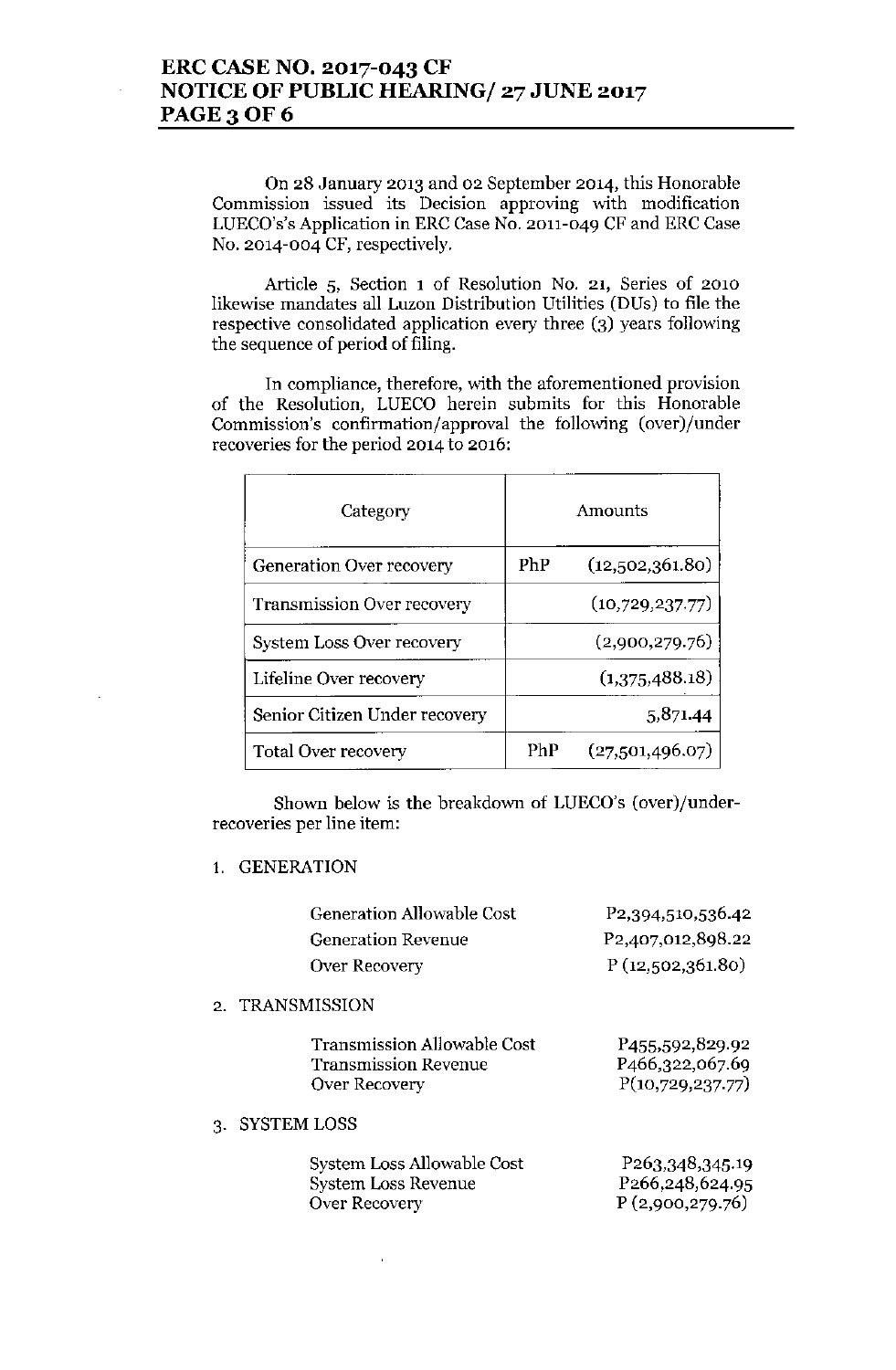# ERC CASE NO. 2017-043 CF NOTICE OF PUBLIC HEARING/ 27 JUNE 2017 **PAGE 4 OF 6**

### 4. LIFELINE SUBSIDY

| Lifeline Charge   | P 46,281,908.75 |
|-------------------|-----------------|
| Lifeline Discount | P 44,906,420.57 |
| Over Recovery     | P(1,375,488.18) |

### 5. SENIOR CITIZEN

| Senior Citizen Discount | P 113,743.26 |
|-------------------------|--------------|
| Senior Citizen Subsidy  | P 107,871.82 |
| Under Recovery          | 5,871.44     |

In compliance vvith the filing requirements of this Honorable Commission and in further support of the instant Application, LUECO herein submits the following:

- a. Summary of the breakdown of over and underrecoveries from January 2014 to December 2016
- b. Power Supplier Data Sheet
- c. Statistical Data Sheet
- d. Implemented Rates Data Sheet
- e. Power Bills of Power Suppliers
- f. Official Receipts issued by Power Suppliers
- g. Debit/Credit Memo of Power Suppliers
- h. NGCP Invoices
- i. Official Receipts issued by NGCP
- j. Uniform Reportorial Requirement (URR)
- k. Consumer Bills of Lifeliners (per level) and Non-Lifeliners per customer class

### APPLICANT'S COMPLIANCE WITH THE PRE-FILING REQUIREMENTS

In compliance with Rule 6, Section 2 of the Rules of Practice and Procedure of this Honorable Commission, LUECO has furnished the Sangguniang Panlungsod of San Fernando City and Sangguniang Panlalawigan of La Union with copies of its Application, inclusive of its Annexes (in CD).

Attached and marked as Annexes "B" and "c" are the Certifications issued by the Sangguniang Panlungsod of San Fernando City and Sangguniang Panlalawigan of La Union acknowledging receipt of the aforementioned documents.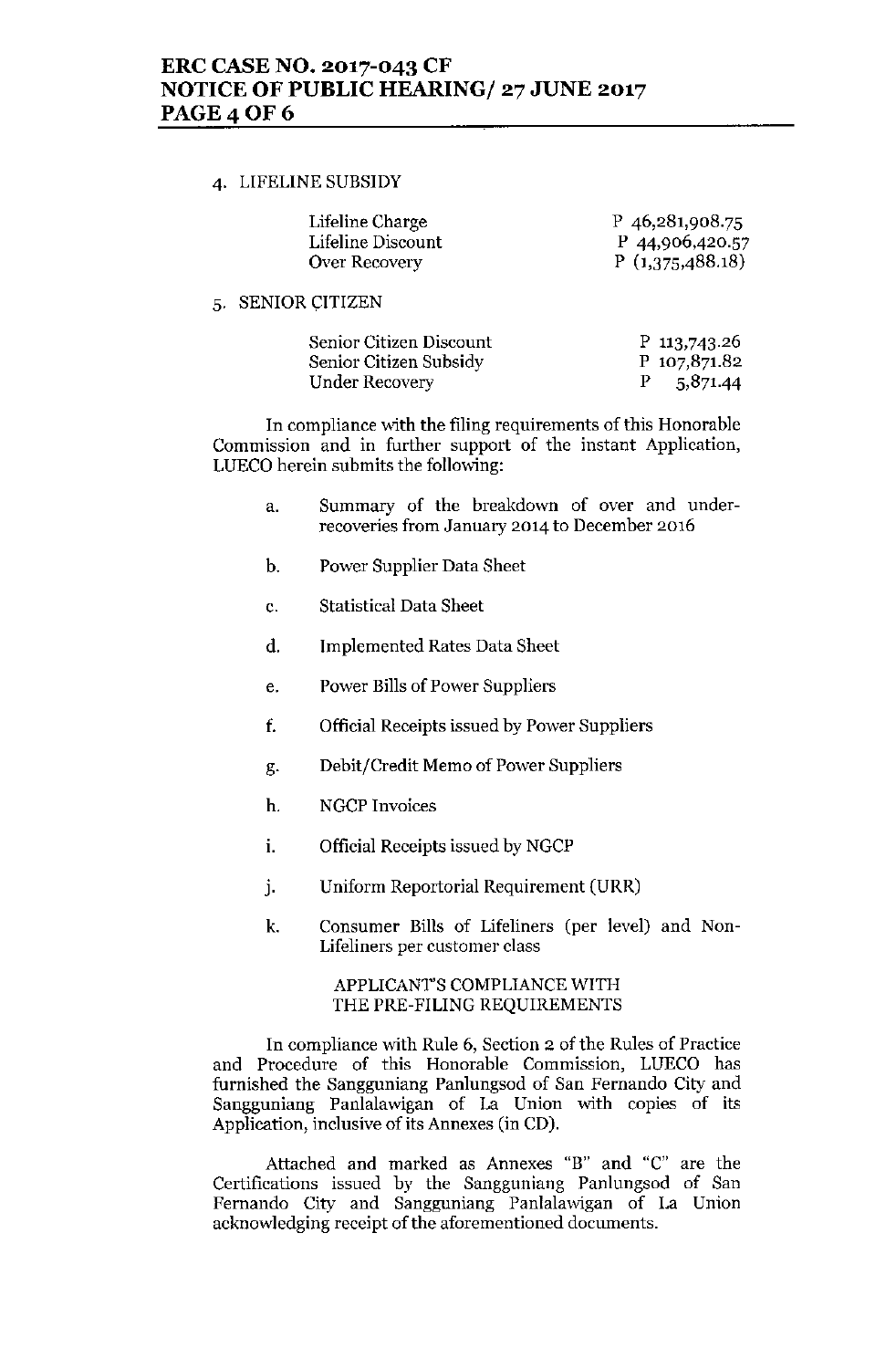# **ERCCASENO. 2017-043 CF NOTICEOF PUBLIC HEARING/27 JUNE 2017 PAGE 5 OF 6**

LUECO has likewise caused the publication of the **Application** *(sans* **Annexes) in a newspaper of general circulation. The Affidavit of Publication and the newspaper issue containing the published Application are hereto attached as Annexes "D" and "E", respectively.**

### PRAYER

**WHEREFORE, in view of all the foregoing, it is respectfully prayed that after due notice, hearing and evaluation, the** (over)/uuder-recoveries of LA UNION ELECTRIC COMPANY, INC. **for the period 2014 to 2016, as presented in the instant application, be confirmed and approved accordingly.**

| Category                          | Amounts |                 |
|-----------------------------------|---------|-----------------|
| <b>Generation Over recovery</b>   | PhP     | (12,502,361.80) |
| <b>Transmission Over recovery</b> |         | (10,729,237.77) |
| System Loss Over recovery         |         | (2,900,279.76)  |
| Lifeline Over recovery            |         | (1,375,488.18)  |
| Senior Citizen Under recovery     |         | 5,871.44        |
| <b>Total Over recovery</b>        | PhP     | (27,501,496.07) |

**Other relief just and equitable under the premIses are** likewise prayed for.

The Commission has set the *Application* for determination of compliance with the jurisdictional requirements, expository presentation, Pre-trial Conference, and presentation of evidence on **22 August 2017 at two o'clock in the afternoon (2:00 P.M.), at the ERC Hearing Room, 15th Floor, Pacific Center Building, San Miguel Avenue, Pasig City.**

**All** persons who have an interest in the subject matter of the instant case may become a party by filing with the Commission a verified Petition to Intervene at least five  $(5)$  days prior to the initial hearing and subject to the requirements under Rule 9 of the 2006 Rules of Practice and Procedure, indicating therein the docket number and title of the case and stating the following:

- 1) The petitioner's name and address;
- 2) The nature of petitioner's interest in the subject matter of the proceeding and the way and manner in which such